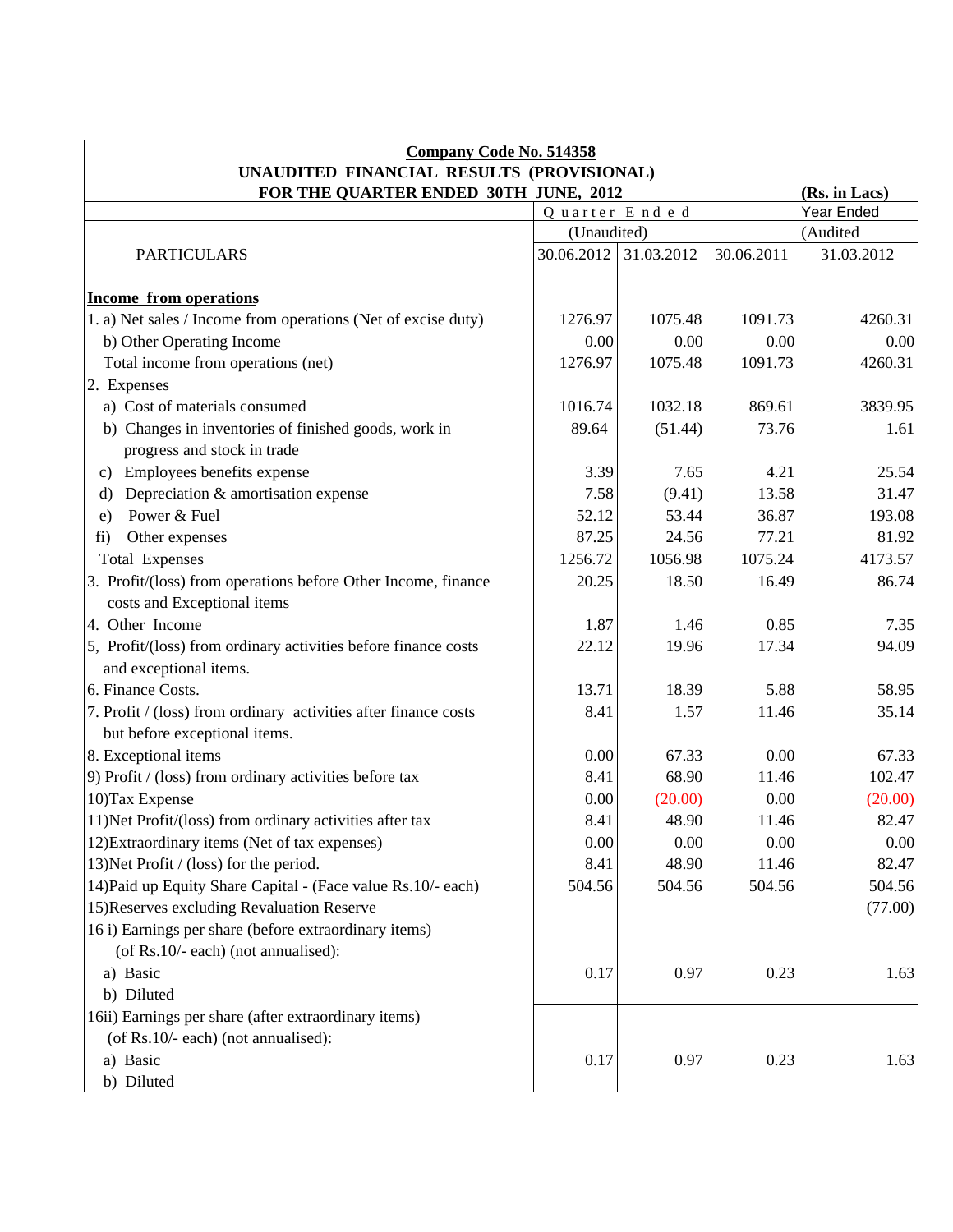| A. PARTICULAERS OF SHAREHOLDING                              |             |             |          |          |
|--------------------------------------------------------------|-------------|-------------|----------|----------|
| 1. Public Shareholding                                       |             |             |          |          |
| - Number of Shares (in lacs)                                 | 21.75       | 21.75       | 22.50    | 21.75    |
| - Percentagte of shareholding                                | $(43.12\%)$ | $(43.12\%)$ | (44.59%) | (43.12%) |
| 2. Promoter & promter Group shareholding                     |             |             |          |          |
| (a) Pledged / Encumbered                                     |             |             |          |          |
| - Number of Shares                                           | <b>Nil</b>  | Nil         | Nil      | Nil      |
| - Percentage of shares (as a % of the total shareholding of  |             |             |          |          |
| promoter and promoter group)                                 |             |             |          |          |
| - Percentage of share (as a % of the total share capital of  | Nil         | <b>Nil</b>  | Nil      | Nil      |
| the company).                                                |             |             |          |          |
| (b) Non-encumbered                                           |             |             |          |          |
| - Number of Shares (in lacs)                                 | 28.70       | 28.70       | 27.95    | 28.70    |
| - Percentage of shares (as a % of the total shareholding of  | 100%        | 100%        | 100%     | 100%     |
| promoter and promoter group)                                 |             |             |          |          |
| - Percentage olf share (as a % of the total share capital of | 56.87%      | 56.87%      | 56.02%   | 56.87%   |
| the company).                                                |             |             |          |          |

| <b>Particulars</b>                             | 3 months ended |  |
|------------------------------------------------|----------------|--|
|                                                | (30.06.2012)   |  |
| <b>B. INVESTOR COMPLAINTS</b>                  |                |  |
| Pending at the beginning of the quarter        | Nil            |  |
| Received during the quarter                    | Nil            |  |
| Disposed of during the quarter                 | Nil            |  |
| Remaining unresolved at the end of the quarter | Nil            |  |